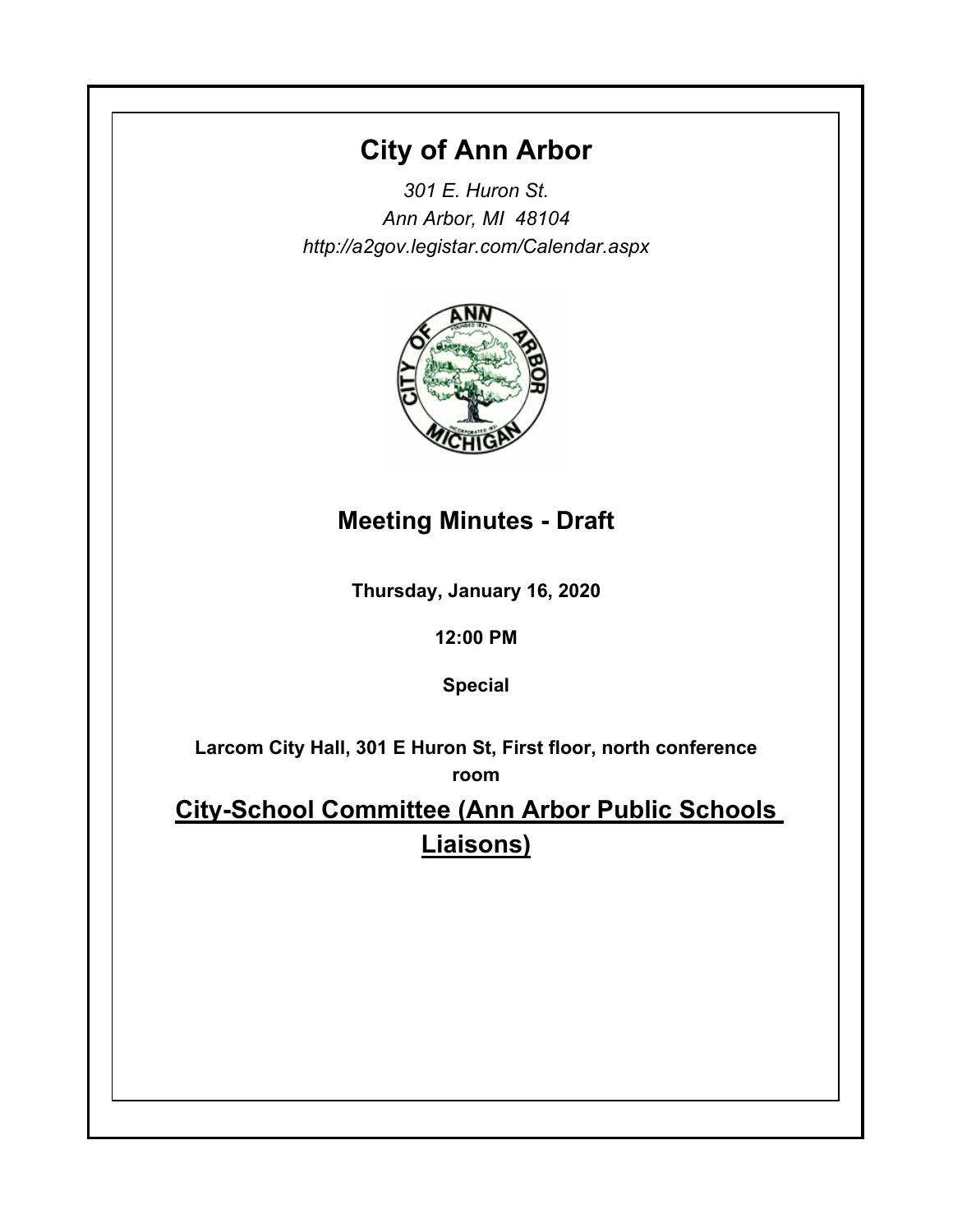#### **CALL TO ORDER**

### *12:01 p.m.*

*Councilmember Grand called the meeting to order at 12:01 p.m. Committee members present: City Administrator Howard Lazarus, Councilmember Grand, AAPS Superintendent Dr. Jeanice Swift, Trustee Rebecca Lazarus. Sara Higgins recorded the minutes. A quorum of Committee members was present. Trustee Jeffrey Gaynor arrived at 12:07 p.m.*

#### **APPROVAL OF AGENDA**

#### **Approved as presented**

#### **APPROVAL OF MINUTES**

*No Minutes Presented*

#### **NEW BUSINESS**

#### **UNFINISHED BUSINESS**

*None*